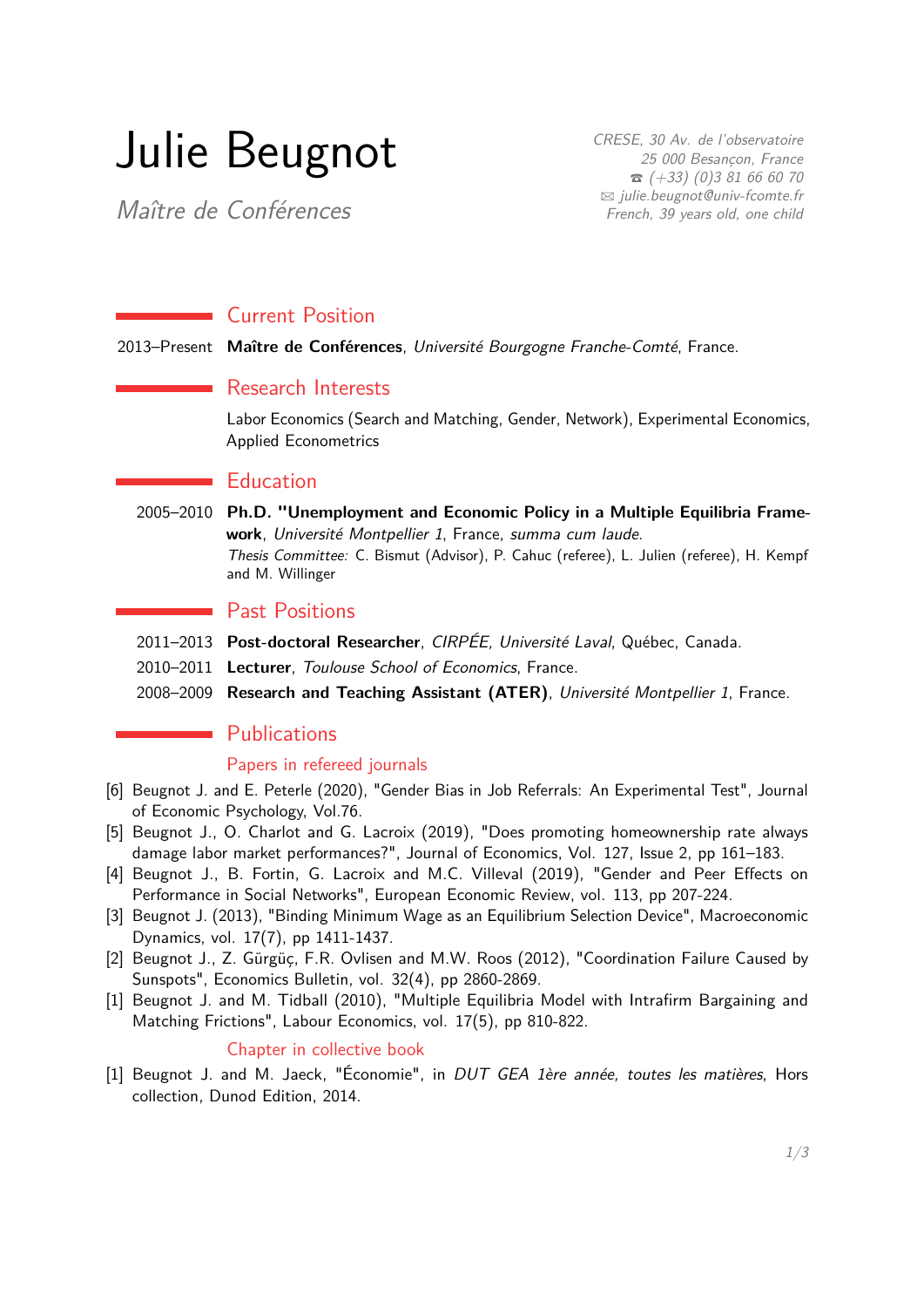## **T**eachings

2020–present Microeconomics (Undergraduate),Labour Economics (Undergraduate), Growth Theory (Undergraduate), Labour Economics (Graduate), Université de Franche-Comté

- 2016–2020 Labour Economics (Undergraduate), Growth Theory (Undergraduate), Labour Economics (Graduate), Université de Franche-Comté
- 2015–2016 Microeconomics and Labour Economics (Undergraduate), Labour Economics and Employment Policies (Graduate), Université de Franche-Comté
- 2014–2015 Microeconomics, Labour Economics, International Trade and History of Economic Though (Undergraduate), Labour Economics (Graduate), Université de Franche-Comté
- 2013–2014 Labour Economics (Undergraduate and graduate), Université de Franche-Comté
- 2010–2011 Growth Theory (Undergraduate), Macroeconomics (Undergraduate), Université Toulouse 1
- 2008–2009 Accounting (Undergraduate), Université Montpellier

# Scientific and Administrative Responsabilities

09/2018– Director of the undergraduate program in Economics and Management, UFR SJEPG, present Université de Franche-Comté 09/2014– Assistant Director of the Centre de Recherche sur les Stratégies Économiques 12/2021 (CRESE)-EA3190-Université Bourgogne Franche-Comté Recruitment Besançon (2015-president of the committe, 2021), Montpellier (2016) Committee Refereeing Eastern Economic Journal, Economic Journal, Revue d'Économie Politique, Economics Bulletin, International Review of Applied Economics Scientific Doctoral Meeting of Montpellier (2009-Co-president of the committee, 2010), Event Journées de Microéconomie Appliquée (Besançon 2016)

**Organization** 

## Communications

#### **Conferences**

- 2018 Journées de Microéconomie Appliquée (JMA2018, Bordeaux, France)
- 2014 Annual Meeting of the European Association of Labour Economists (EALE2014, Ljubljana, Slovenia)
- 2013 ADRES Doctoral Conference (Strasbourg, France)
- 2012 Southwestern Society of Economists Conference (SSE2012, New Orleans, USA)
- 2010 10th Econometric Society World Congress (ESWC2010, Shanghai, China)
- 2009 Annual Meeting of the European Association of Labour Economists (EALE2009, Tallinn, Estonia)
- 2008 Econometric Society Australasian Meeting (ESAM08, Wellington, New Zealand)